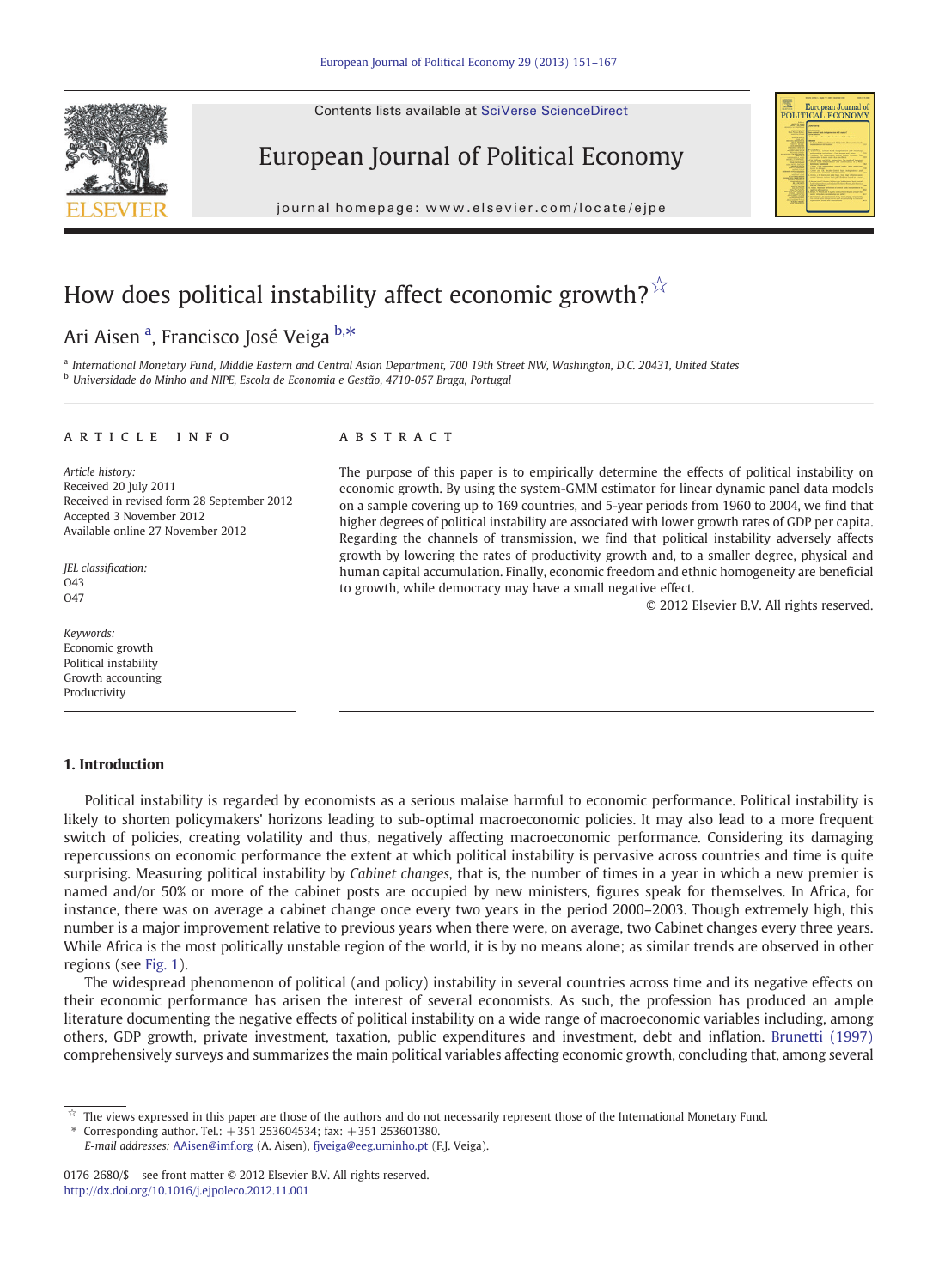<span id="page-1-0"></span>

Fig. 1. Political instability across the world. Notes: Five-year averages of the variable Cabinet changes were computed by using a sample of the yearly data for 209 countries. Cabinet changes is defined as the number of times in a year in which a new premier is named and/or 50% of the cabinet posts are occupied by new ministers.

Source: CNTS ([Databanks International, 2009](#page--1-0)).

variables, measures of policy volatility and subjective perception of politics are most successful in cross-country growth regressions, while democracy is the least successful.<sup>1</sup> [Alesina et al. \(1996\)](#page--1-0) use data on 113 countries from 1950 to 1982 to show that GDP growth is significantly lower in countries and time periods with a high propensity of government collapse. [Chen and](#page--1-0) [Feng \(1996\)](#page--1-0) show that regime instability, political polarization and government repression all have a negative impact on economic growth. In a more recent paper, [Jong-a-Pin \(2009\)](#page--1-0) uses a factor analysis to examine the effect of 25 political instability indicators and their effect on economic growth. The main finding is that higher degrees of instability of the political regime lead to lower economic growth.<sup>2</sup> As regards to private investment, [Alesina and Perotti \(1996\)](#page--1-0) show that socio-political instability generates an uncertain politico-economic environment, raising risks and reducing investment.<sup>3</sup> Political instability leads to higher shares of government spending in GDP [\(Devereux and Wen, 1998](#page--1-0)) and political uncertainty in OECD countries tends to reduce public investment ([Darby et al., 2004\)](#page--1-0). Political instability also leads to greater reliance on seigniorage revenues and to higher inflation as shown in [Aisen and Veiga \(2006, 2008\)](#page--1-0). Quite interestingly, the mechanisms at work to explain inflation in their papers resemble those affecting economic growth; namely that political instability shortens the horizons of governments, disrupting long term economic policies conducive to a better economic performance.

 $1$  [Carmignani \(2003\)](#page--1-0) is another survey of theoretical and empirical models studying the relationship between political instability, policy-making and macroeconomic outcomes.

<sup>2</sup> A dissenting view is presented by [Campos and Nugent \(2002\),](#page--1-0) who find no evidence of a causal and negative long-run relation between political instability and economic growth. They only find evidence of a short-run effect.

<sup>&</sup>lt;sup>3</sup> For a theoretical model linking political instability and investment, see [Rodrik \(1991\)](#page--1-0). [Perotti \(1996\)](#page--1-0) also finds that socio-political instability adversely affects growth and investment. [Svenson \(1998\)](#page--1-0) and, to a lesser extent, [Aron \(2000\)](#page--1-0) show that political instability affects the quality of property rights and institutions, which in turn have an impact on private investment. [Feng \(2001\)](#page--1-0) finds that policy uncertainty, measured by the variability of government capacity, adversely affects private investment.